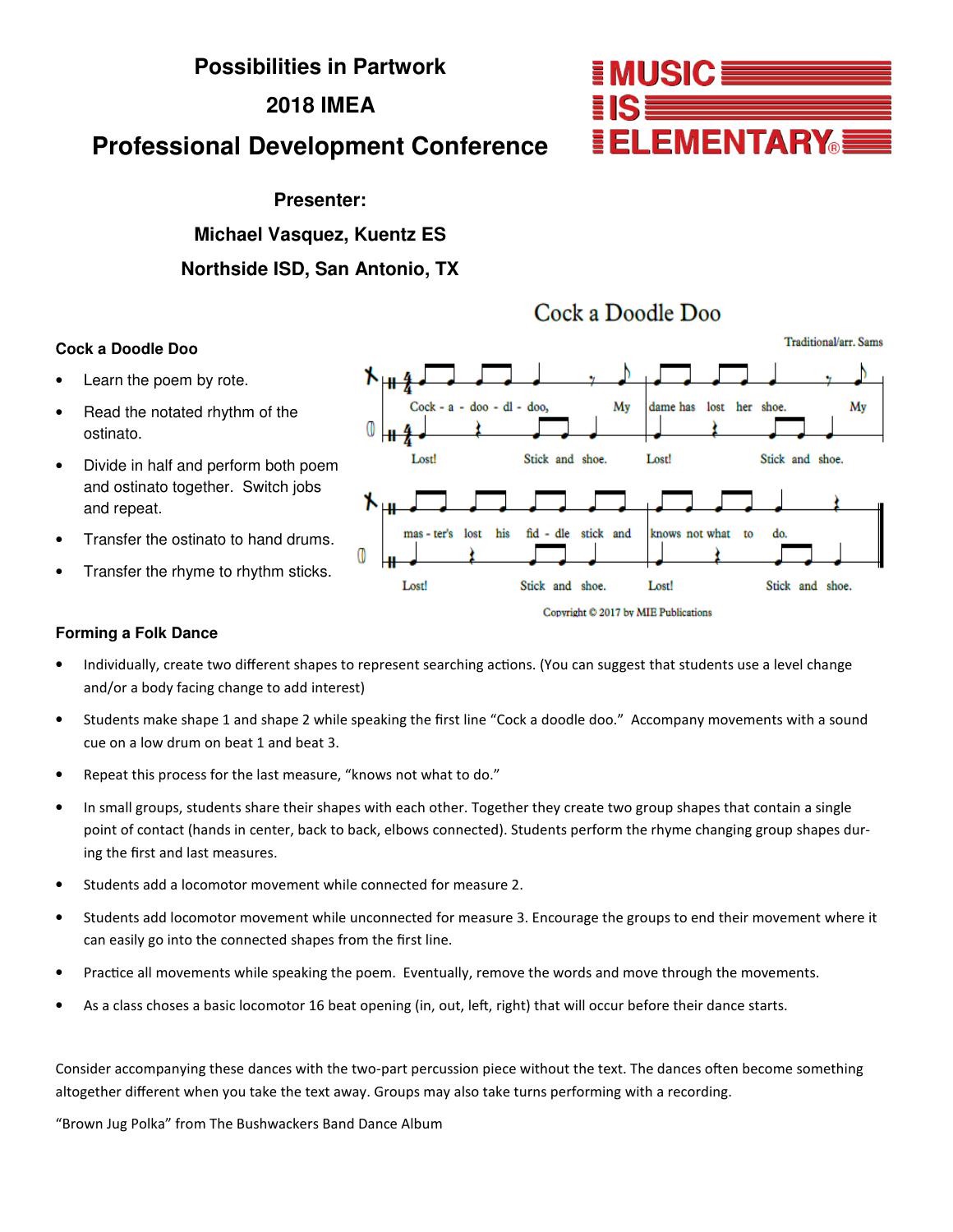#### Woodchuck Improvisations

- Practice traveling around the room while the teacher plays a drum and stopping when the drum stops.
- Speak through the poem.
- Speak the first two measures of the poem three times before saying the entire poem. This creates an aaab form structure.

How much wood coulda

Add two measures of rest after each line for students to travel. The movements should match the aaab form.



wood-chuck chuck if a wood-chuck could chuck wood?

• Build a repertoire of rhythms by trading off 4 beat rhythmic patterns.

 $+$ 

- Students pair up and trade off 4 beat rhythmic patterns. Ask that the students improvise a pattern that is memorable enough to be played back correctly. (This is a foundation of improv that students tend to skip)
- Return to speaking each line of the poem but insert the improvisation in the measures of travel. Improvisations should still fit the aaab form. (repeat the first idea 3 times and then create a completely different pattern)
- Substitute the spoken sections with the teacher improvising patterns. This establishes a question and answer pattern. Advanced students can take over the teachers job and be in charge of the question.
- Establish a final form to perform (Suggested form: Speak the poem, perform the Q-A improvisations, Speak the poem)

### Go to Bed Tom

- $\bullet$  In a circle, teacher leads the ostinato from a drum. Ask the students to try and copy the pattern on their lap.
- Students keep the ostinato going while teacher speaks the poem.
- Divide in half and practice performing both parts simultaneously.
- $\bullet$  Learn the B section poem by rote. (aaba)
- Ask for reasons that you would be out of bed and substitute them into all the a phrases as a four beat compound rhythm
- Break into small groups and have each group compose their own aaba reason for being out of bed. Keep the b phrase as written.
- Give groups time to add movements to their B section. Ask them to practice an ABA form with the poem going first.
- Perform a grand rondo. You may need to keep the ostinato going a few times before each group performs their excuse. The groups that are not performing their excuse section are responsible for maintaining the ostinato.







# Go to Bed, Tom!